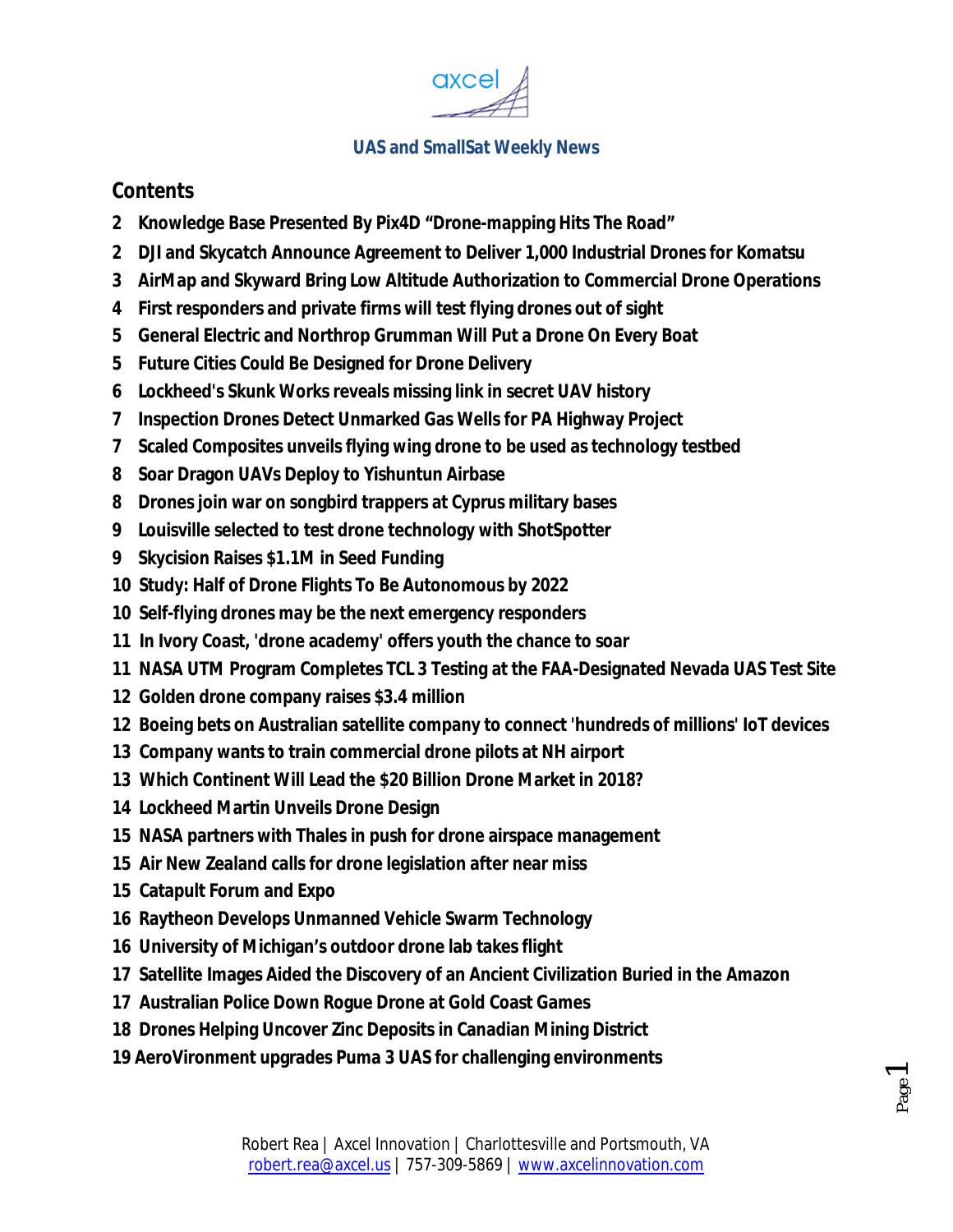

#### **24Mar18**

# **Knowledge Base Presented By Pix4D "Drone-mapping Hits The Road"** March 23,

2018 Knowledge Base



*How drones and photogrammetry software are powering the shift from repairs & maintenance departments to smart infrastructure asset management organizations*

The responsibility of managing highway assets is shifting from reactive maintenance and repair organizations to dynamic, strategic planning agencies. Technology drivers

such as the advent of drones and photogrammetry software in the geospatial industry are driving that change. The combination of these technologies is commonly referred to as dronemapping and enables organizations to tackle operational challenges–allowing them to perform frequent inspections and create up-to-date, digital asset databases.

Agencies need to know the current (and future) technical condition and performance of the asset to balance intervention cost and impact. From an operational point of view, keeping an up-to-date database and performing periodic surveys of roads, bridges and other civil engineering objects have traditionally been considered costly and time-consuming. Using drones as the data capture tool and photogrammetry software to transform this data into digital spatial models addresses these operational blockers.

http://uasweekly.com/2018/03/23/knowledge-base-presented-by-pix4d-drone-mapping-hits-the-road/

**DJI and Skycatch Announce Global Agreement to Deliver 1,000 Industrial Drones for Komatsu** March 22, 2018 News

Commercial drone data company Skycatch and DJI have extended their partnership to manufacture and deliver a fleet of 1,000 high-precision drones for Komatsu Smart Construction. This represents the largest commercial drone order in history. Each drone is manufactured by DJI and outfitted with specialized Skycatch technology, and is the first time DJI has manufactured a custom drone for a partner.

The Skycatch Explore1 drone autonomously flies over job sites to create highly accurate 3D site maps and models and will be deployed on Komatsu job sites. This map data will be used for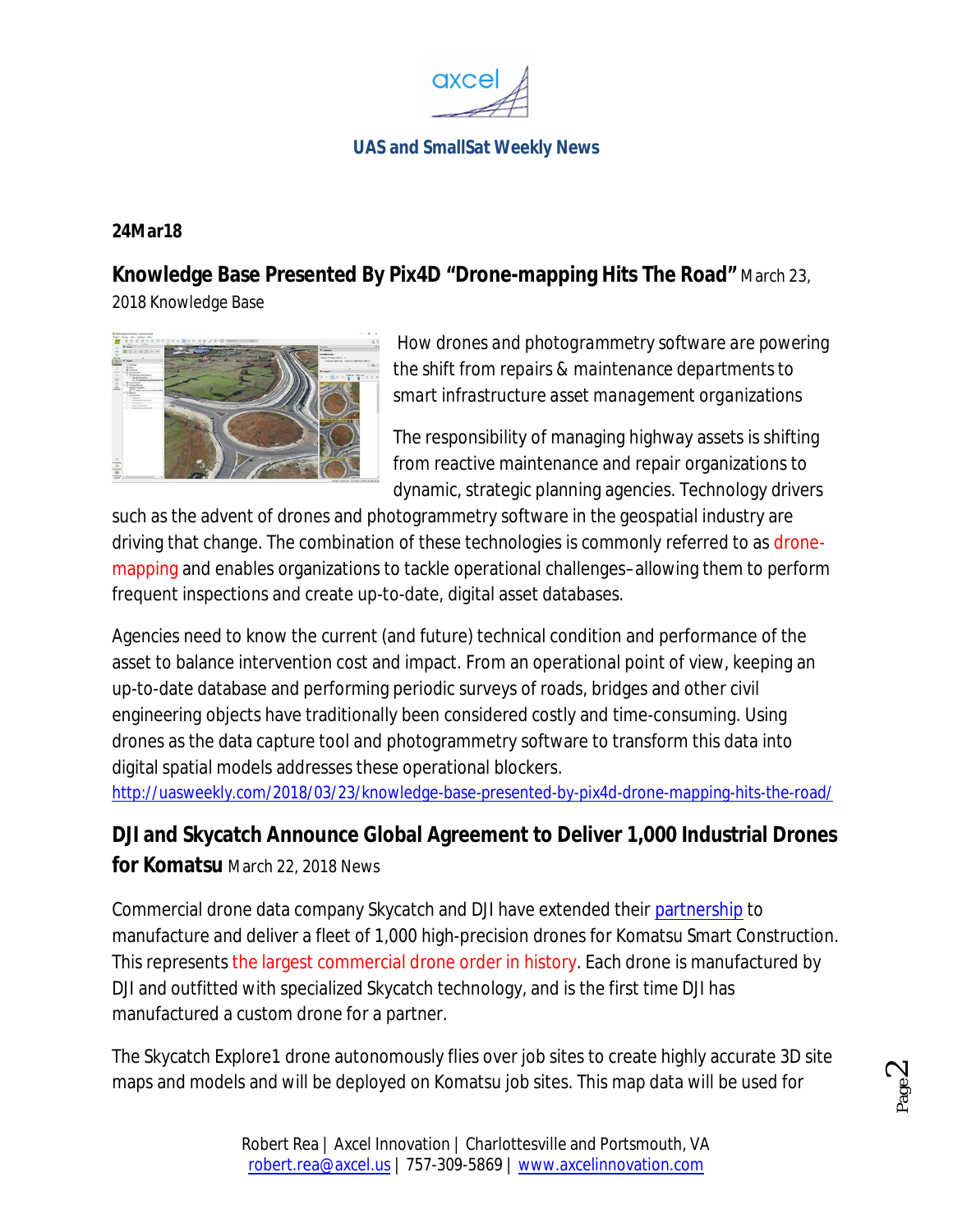

Komatsu Smart Construction's new data service that enables robotic earth moving equipment, used in the earthwork stage of the construction process, to correctly dig, bulldoze, and grade land autonomously according to digital construction plans.

"Conducting a site survey using a drone used to take hours. However, by implementing Explore1, users can carry out surveying quickly and easily. Now it is possible to perform drone surveying every day. Taking off, landing and flight route setting are all automated. Ground Control Points (GCPs) are no longer needed. 3D data is immediately generated and an entire construction site can be visually checked with the 3D map. The Explore1 is a true game changer for the construction site," said Chikashi Shike, Executive Office of Smart Construction Division at Komatsu**.** http://uasweekly.com/2018/03/22/dji-and-skycatch-announce-global-agreement-to-deliver-1000-industrial-drones-for-

komatsu/?utm\_medium=push\_notification&utm\_source=rss&utm\_campaign=rss\_pushcrew

# **AirMap and Skyward Bring Low Altitude Authorization and Notification Capability to Commercial Drone Operations**

*Near real-time processing of FAA airspace authorizations now available on the DroneDeploy App Market*



If you've ever been faced with flying a mission near a controlled airspace, you know the frustration. The lengthy FAA authorization form. The 90-day backlog. Drones are supposed to streamline your operations and give you real-time data, but there's nothing streamlined about a 90-day wait period just to

fly within five miles of an airport.

The good news: this frustrating backlog is finally coming to an end. DroneDeploy users can now skip the 90-day wait and apply for near real-time airspace authorization from directly within the DroneDeploy platform.

This month, DroneDeploy partners AirMap and Skyward are bringing this new capability to the industry, allowing you to take full advantage of LAANC— the FAA's new Low-Altitude Authorization and Notification Capability initiative.

Partnering with AirMap, DroneDeploy is one of early adopters to make the move ahead of the announcement. https://blog.dronedeploy.com/airmap-and-skyward-bring-low-altitude-authorizationand-notification-capability-laanc-to-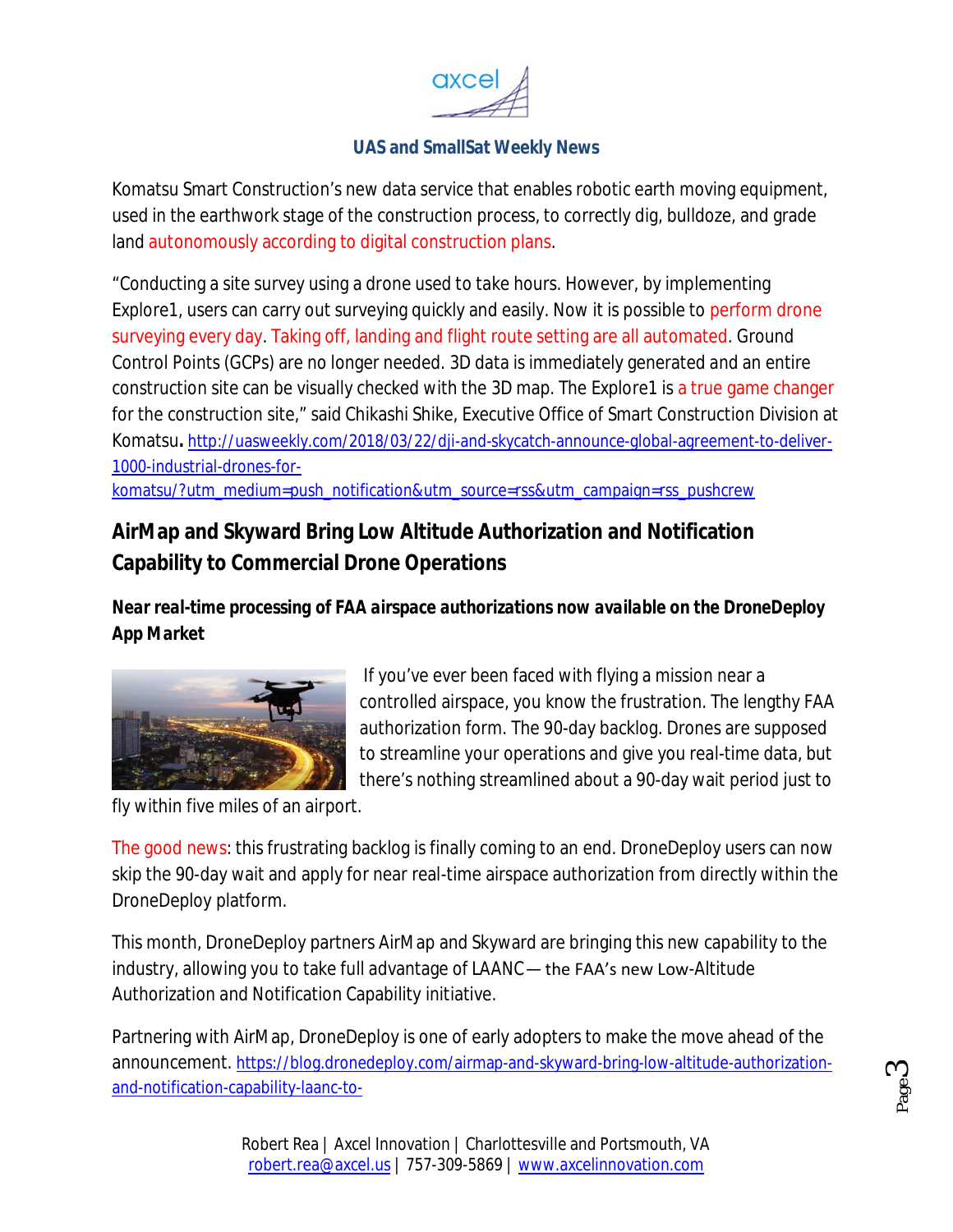

c98aaa74da4d?elqTrackId=a9e9c6dcc3ce4c67be5d4bfd3b19da1a&elq=493cfcee990a4a4ab5d77d060fe 851cb&elqaid=212&elqat=1&elqCampaignId=210

# **First responders and private firms will test flying drones out of sight** Ashley

Burke, CBC News Mar 23, 2018

First responders want to fly drones over highways to drop off defibrillators before an



ambulance arrives at an accident. Police are hoping to use the devices for surveillance from afar.

Companies are eager to use drones to survey long stretches of pipelines, monitor vast areas of wildlife or drop of packages to doorsteps.

In April, first responders will test flying drones up to two nautical miles from the operator. During the week of trials in Orillia, Ont., pilots will have to prove they can safely navigate their drones around trees, buildings and other objects in rural and urban settings.

If first responders prove it's safe, Transport Canada may grant a special flight operations certificate so these paramedic and police forces can continue testing on the job.



*Paramedics in Renfrew have equipped their drones to drop defibrillators. (Ashley Burke/CBC)*

Leahey said flying out of sight could help when paramedics can't easily access a patient during an emergency. "They may be behind a treeline, they may be across a creek, at the bottom of a ravine where we can't get down," said

Leahey. "The drone is our eyes … We can drop life-saving equipment, first-aid kits, life jackets. Sometimes it's as simple as a rope if someone's out on the ice."

For RCMP it could mean using a drone for search and rescue, surveillance at major events and helping to identify suspicious objects. Along with Transport Canada's own research at drone testing ranges in Alberta and Quebec, the department is fielding applications from private companies. http://www.cbc.ca/news/canada/ottawa/first-responders-pilot-project-drones-line-ofsight-1.4583132

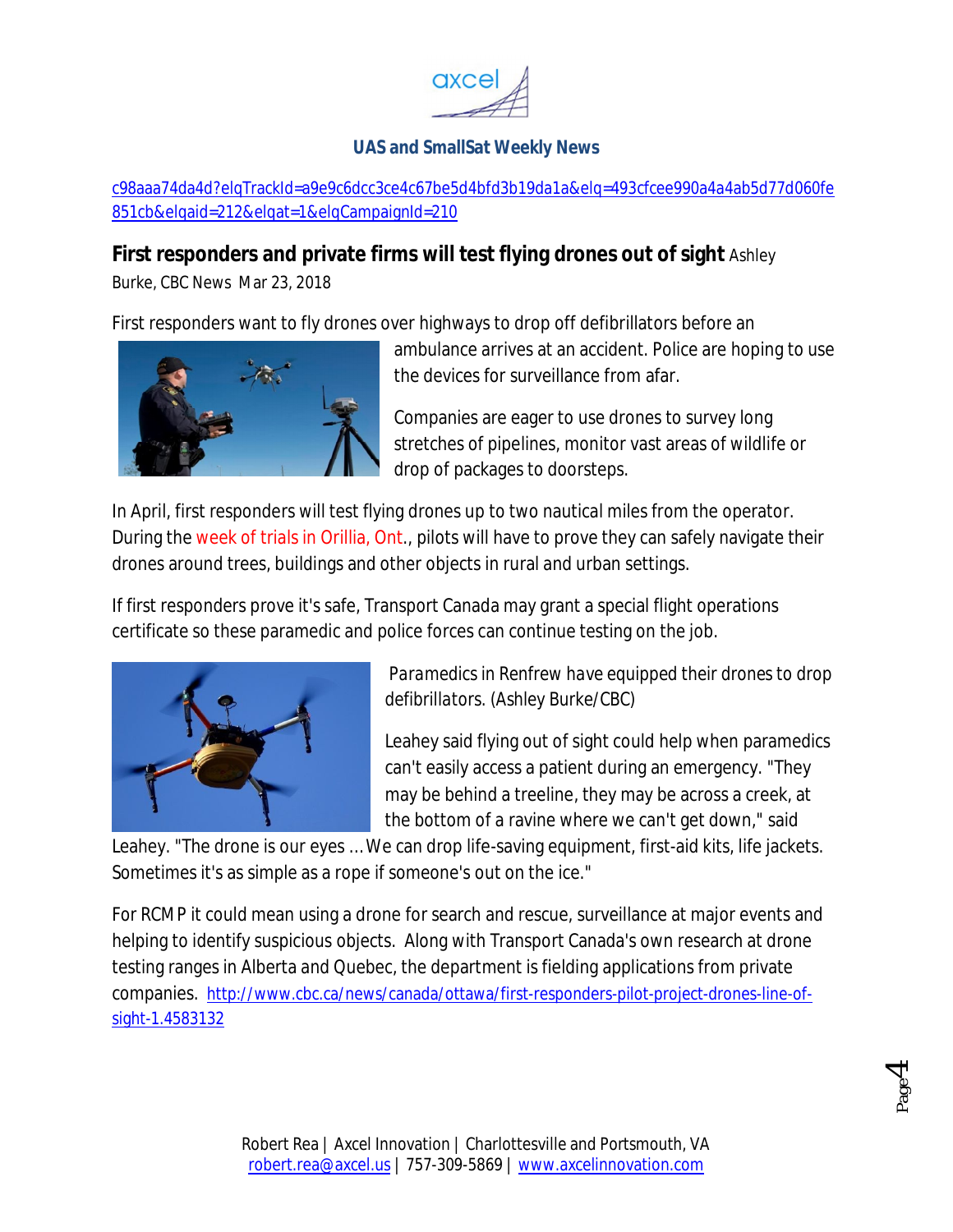

# **General Electric and Northrop Grumman Will Put a Drone On Every Boat** The

Motley Fool, Rich Smith

What if there were a way to turn every non-submarine warship in the Navy into an ad hoc aircraft carrier? There may *be* a way -- and its name is TERN, short for "Tactically Exploited Reconnaissance Node."



The TERN program is a project run by Northrop Grumman to design a "tail-sitting, flying-wing aircraft with a twin contra-rotating, nose-mounted propulsion system," able to launch from and land on a warship deck "like a helicopter," but transition to "wing-borne flight" like an airplane when on-mission.

In January, General Electric participated in test flights of TERN's power system in the California desert. In future months, additional ground tests and flight tests of the engine, integrated into a TERN prototype, will take place -- followed by at-sea test flights, launches, and landings.

#### TERN-ing battleships into aircraft carriers

Once fully developed and certified, Northrop's TERN is likely to take the shape of an equilateral triangular measuring 40 feet on a side, and topped by two 10-foot counter-rotating rotors, both driven by General Electric's engine. TERN will be able to carry as much as 600 pounds of ordnance -- sufficient for six Hellfire missiles, for example -- and have enough endurance to carry out strike missions as far away as 600 miles from base. https://www.msn.com/enus/travel/news/general-electric-and-northrop-grumman-will-put-a-drone-on-every-boat/ar-BBKAYJp

#### **24Mar18**

**Future Cities Could Be Designed for Drone Delivery** Lauren Sigfusson | March 23, 2018



#### *These could be the delivery drones of the future.*

PriestmanGoode, an industrial design agency based in London, released the trailer for "Elevation" — a film of a drone delivery concept — at the GREAT Festival of Innovation in Hong Kong earlier this week. The delivery system, called Dragonfly, is seamlessly integrated into

the cities of the future and serves as the main method of delivery.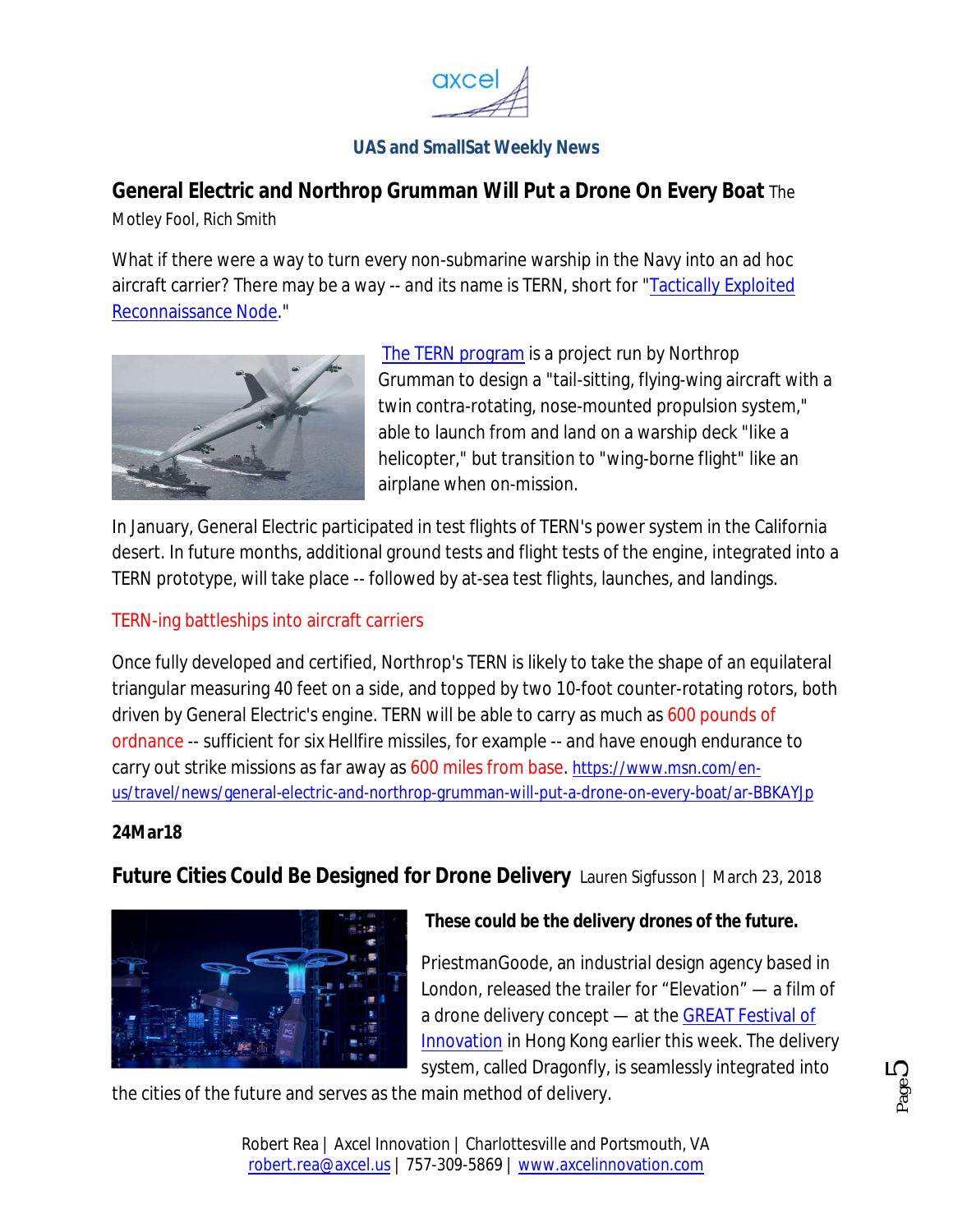

The robo-carriers tote packages across a city that's been designed for them, much as the infrastructure of today is built for cars. The drones take off from boats, pick up and transfer packages while flying, and dock on the side of the buildings.

Yes, it's just a concept video, but some of these ideas have been patented by big tech companies. Amazon already thought that drones might need a place to recharge or exchange packages, patenting drone perches that could be installed on electric poles and other tall structures in a city. The company also foresees the need for mobile maintenance facilities that could include boats. The full, 20-minute short film "Elevation" will be released in May. http://blogs.discovermagazine.com/drone360/2018/03/23/drone-delivery-video/#.WrZPlC7wZ0x

#### **26Mar18**

# **Lockheed's Skunk Works reveals missing link in secret UAV history**

In 2001, Lockheed Martin's Skunk Works secretly flew a flying wing unmanned air vehicle (UAV) with a roughly 9m (30ft) wingspan with modular wings and a bulbous fuselage as a technology demonstrator for a family of aircraft.

As the company prepares to celebrate the Skunk Works' 75th anniversary in June, Lockheed decided to reveal the existence of the formerly secret project at the Los Angeles County air show on 24 March in Lancaster, California. Lockheed's "X-44A" greeted visitors at the entrance of the five-year-old local event near Edwards AFB, a storied flight test centre for the US Air Force and NASA.

Although the project's existence is no longer a secret, Lockheed is not yet prepared to offer many details beyond the year of its first flight and its role as a demonstrator for a family of UAVs.



The project bears the hallmarks of many Skunk Works projects, including a name possibly intended to cause confusion. For two decades, the X-44A designation was thought to be assigned only to a NASA proposal for an X-plane. NASA's late-1990s proposal, never consummated, called for testing a Lockheed F-22 with a trapezoidal wing and no vertical tails.

Page  $\overline{O}$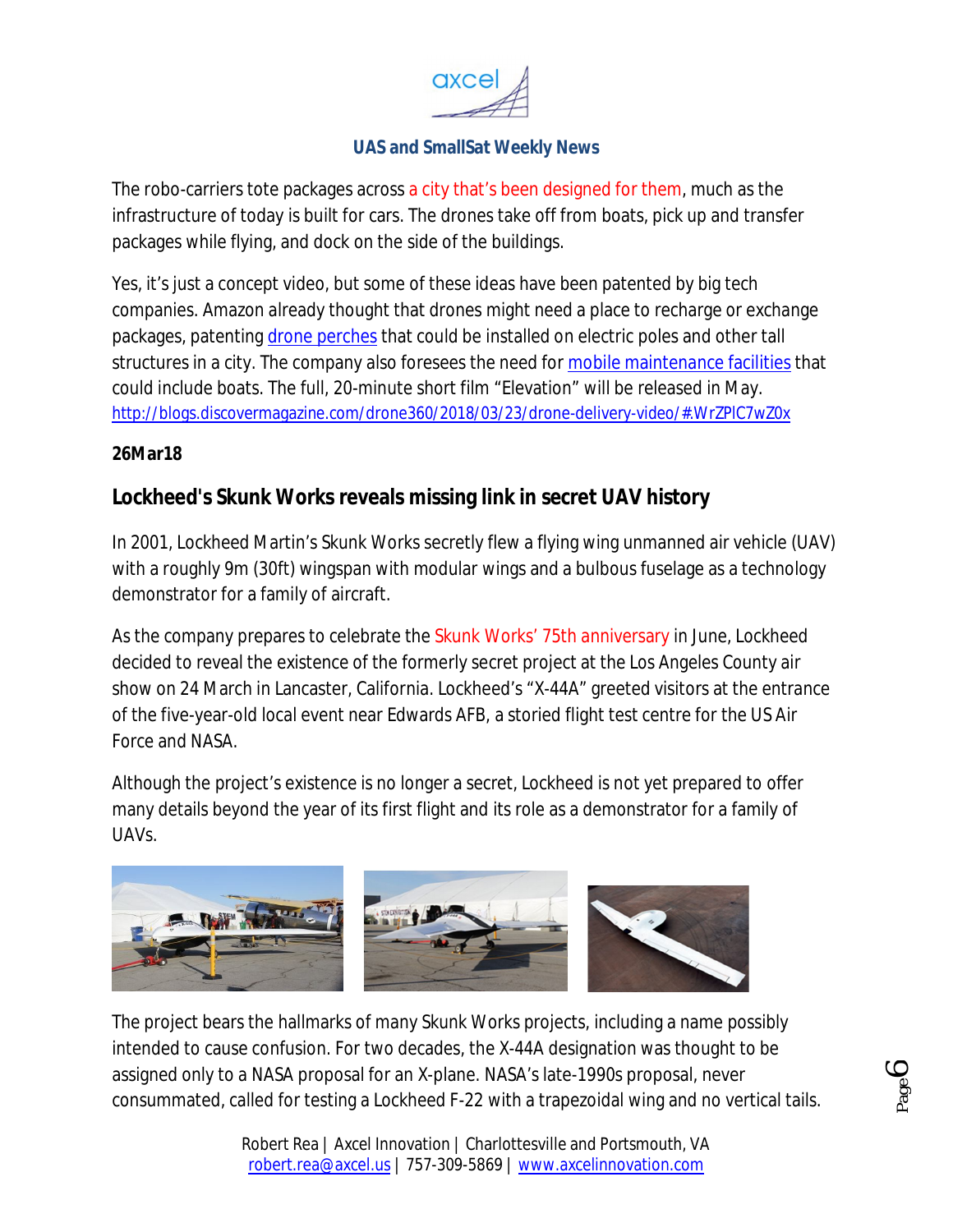

Why the X-44A designation was secretly reassigned to the Skunk Works UAV project is not clear. Lockheed's confirmation and unveiling came nearly two months after Tyler Rogoway, a journalist for the The War Zone blog, first reported the X-44A's alternative identity as a flying wing demonstrator. https://www.flightglobal.com/news/articles/lockheeds-skunk-works-revealsmissing-link-in-secre-447041/

# **Inspection Drones Detect Unmarked Gas Wells for PA Highway Project** Jason

Reagan March 25, 2018



US Aerial Video Inc. (UAV) recently finished a six-month proof-of-concept project for the Pennsylvania Turnpike Commission in partnership with the National Energy Technology Laboratory.

Using a magnetometer attached to a drone, technicians

located several abandoned and unmarked gas wells across a swathe of southwestern Pennsylvania. Locating such potential trouble spots is good news for the Turnpike Commission as it plans to develop a highway through the wooded area.

"The drone surveyed the ground surface and detected wells by sensing perturbation with the earth's magnetic field caused by vertical steel well casing. That allowed us to map the wells prior to the contractor randomly discovering them – saving the project money," Ken Heirendt, Geo-Technical Engineering Manager of the PA Turnpike Commission, said.

The drone project collected more than 125-line miles of data over five regions along the proposed corridor. In one half-mile square grid alone, the drone found 41 potential targets – five of which turned out to be unmarked gas wells. https://dronelife.com/2018/03/25/inspectiondrones-detect-unmarked-gas-wells-pa-highway-project/

**Scaled Composites unveils flying wing drone to be used as technology testbed** 16 MARCH, 2018 FLIGHTGLOBAL.COM GARRETT REIM LOS ANGELES



Model 406, also known as Ardent Dragon, has a 4.57m (15ft) wingspan and is remote-controlled. The unmanned aerial vehicle is built to demonstrate the effectiveness of Scaled Composites' rapid prototyping and engineering processes.

> Page  $\overline{\phantom{0}}$

The flying-wing aircraft was developed over 10 weeks last summer from a clean-sheet design and first flew on an undisclosed date in 2017. Scaled Composites is known for its rapid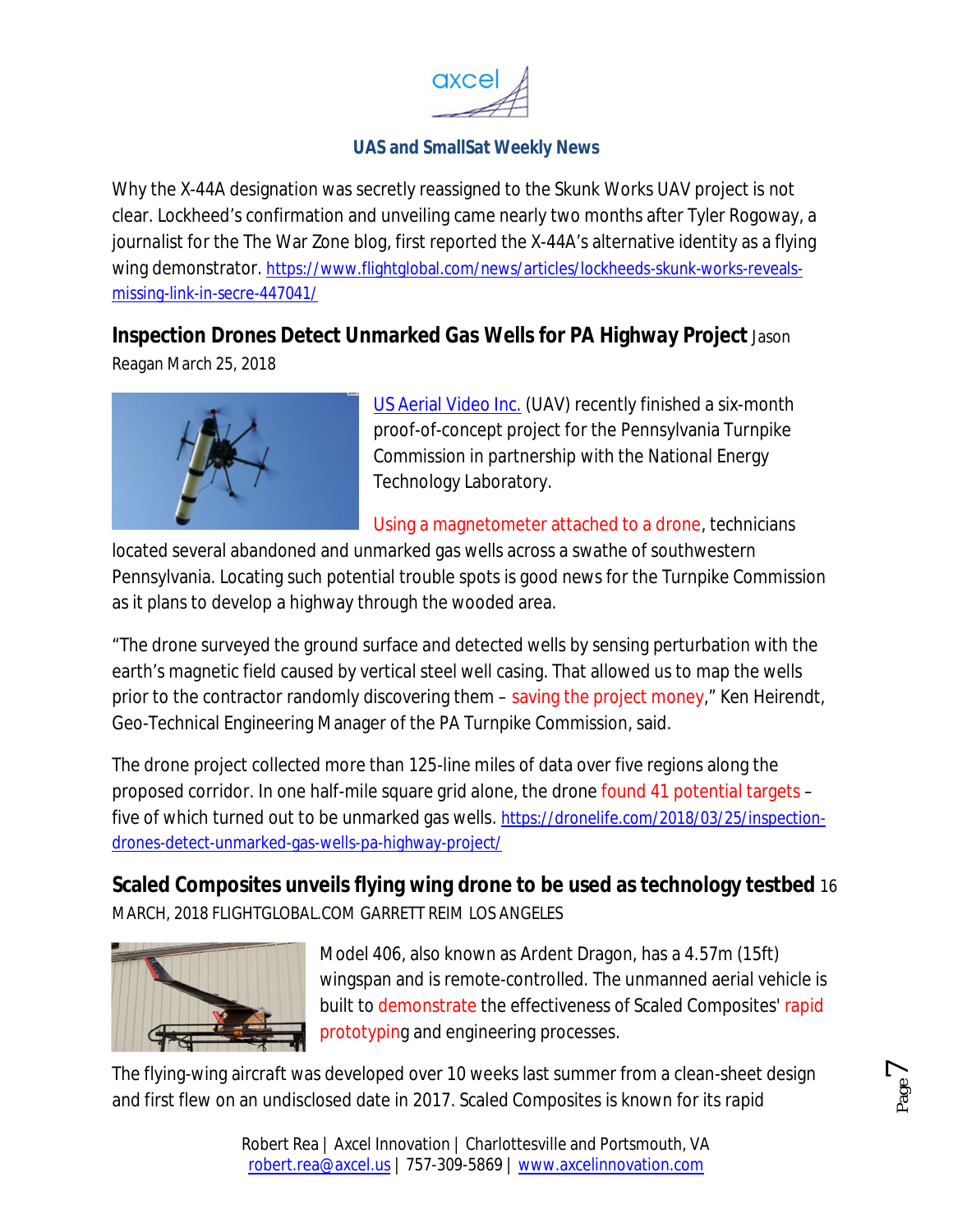

development of new designs, using a design-build-test process. The company has designed, built and flown several dozen aircraft since its founding in 1982.

https://www.flightglobal.com/news/articles/scaled-composites-unveils-flying-wing-drone-to-be-us-446848/

**Soar Dragon UAVs Deploy to Yishuntun Airbase** March 23, 2018



New satellite imagery acquired on 04FEB2018 by DigitalGlobe shows that China has deployed the Guizhou Aviation Industry Group Xianglong (Soar Dragon) high altitude long endurance unmanned aerial vehicle to Yishuntun airbase in Jilin province. The platform, identified by its unique box wing design and 'V' shaped vertical

stabilizers, is often considered China's answer to the U.S.-built Global Hawk.

Imagery shows two Xianglong parked on the apron not far from two portable aircraft shelters. The mobile support shelters were erected in late December 2017. The platform's associated ground control station and primary satellite link were located east of the runway on a new hardstand. The UAVs are the only aircraft that have been observed at the airfield. According to *Jane's Unmanned Aerial Vehicles and Targets*, the platform has a cruising speed around 405 kt (about 700 km/h), an operating altitude of 18,000 m, and a range of 3,780 n miles (about 7,000 km). https://offiziere.ch/?p=33037

**Drones join war on songbird trappers at Cyprus military bases** Ben Farmer, defence

correspondent 24 MARCH 2018



# *A Blackcap in a mist net on a UK military base in Cyprus*

Police on British military bases in Cyprus have used drones and night vision goggles to turn the tide in a campaign against illegal trappers catching and killing hundreds of thousands of songbirds.

Small migratory birds such as blackcaps are considered a traditional delicacy by some Cypriots and sophisticated trapping feeds a multimillion-pound illicit trade. "Thanks to the fantastic

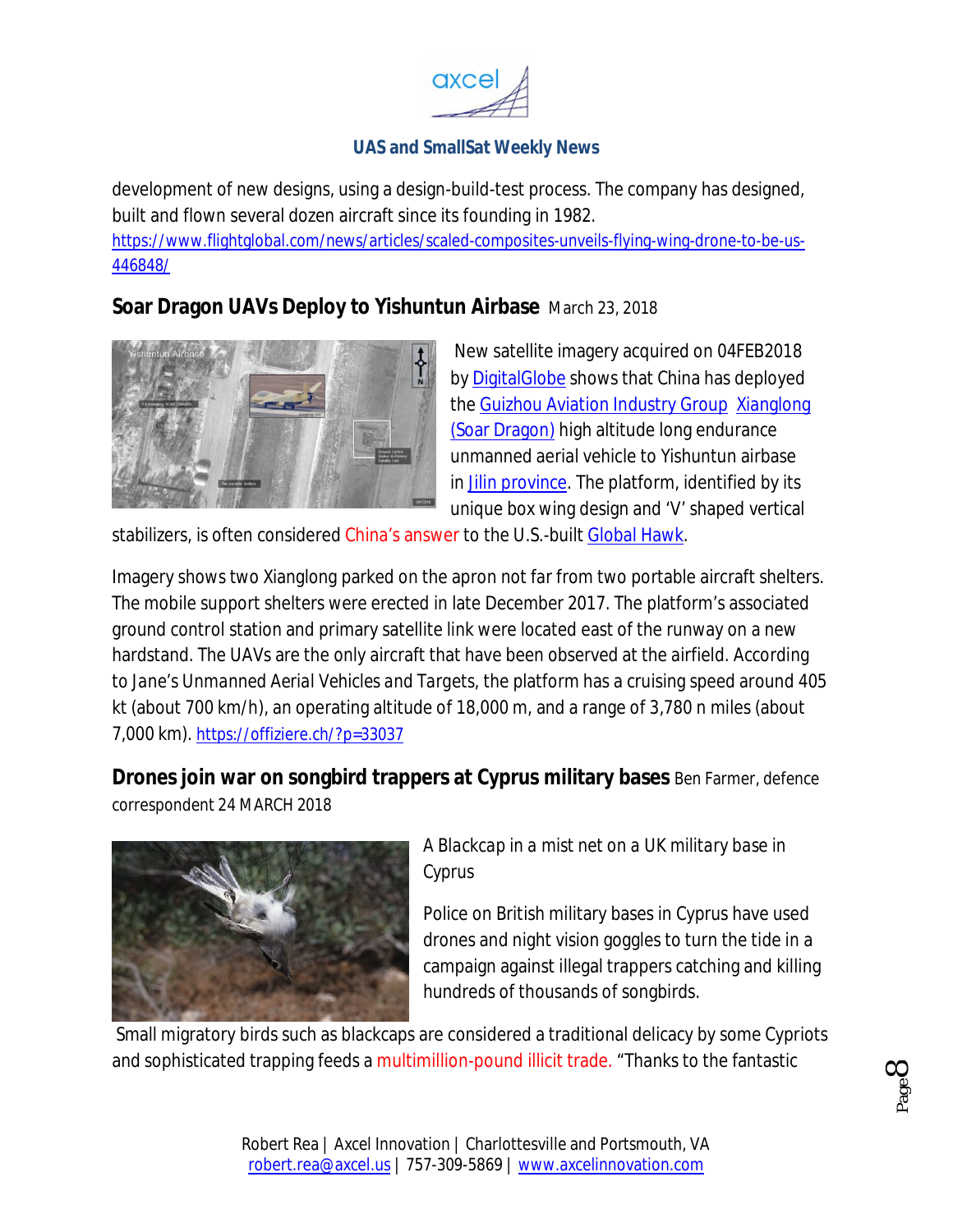

work of our Armed Forces and the Sovereign Base Police there has been a 70 per cent fall in the number of birds killed in the Sovereign Base Areas.

Trappers use fine mist nets strung up in acacia trees or glue coated sticks to trap the birds which are then served up as the local dish ambelopoulia. One small mist net alone traps hundreds of birds at a time, and blackcaps sell for up to £65 per dozen. The RSPB has estimated that more than 260,000 birds such as black caps and robins were trapped and killed last autumn at the British territory, down from the previous year's estimate of 880,000. https://www.telegraph.co.uk/news/2018/03/24/drones-join-war-songbird-trappers-cyprus-militarybases/

**Louisville selected to test drone technology with ShotSpotter** March 19th 2018

Connie Leonard, Anchor/Reporter



#### *The gunshot detection system uses sensors to find the location of gunfire within seconds.*

LOUISVILLE, KY (WAVE) - The city of Louisville has been chosen to participate in a test that could lead to more crimes being solved using ShotSpotter technology.

The Bloomberg contest provides up to \$100,000 for the testing. More than 300 cities applied, but only 35 were chosen. Louisville and Hartford, Conn., are the two cities that will test ShotSpotter technology innovations.

Louisville's proposal looks like this: After the ShotSpotters notify police of gunshots, drones with cameras would be dispatched to those areas within 90 seconds to be able to help investigators with evidence like cars or people fleeing crime scenes.

The drones they're looking at would be able to operate beyond visual line of sight, so they would know how to fly to the coordinates at the right elevation. Real-time crime center analysts will be the operators. http://www.wave3.com/story/37760050/louisville-selected-to-testdrone-technology-with-shotspotter

# **Skycision Raises \$1.1M in Seed Funding USA** *March 19, 2018*



**Skycision**, a Watsonville, CA-based data platform that leverages drone and satellite imagery for farmers to manage crops, raised \$1.1m in seed funding. The round was led by Innova Memphis, with participation from Dane Scurich, Scurich

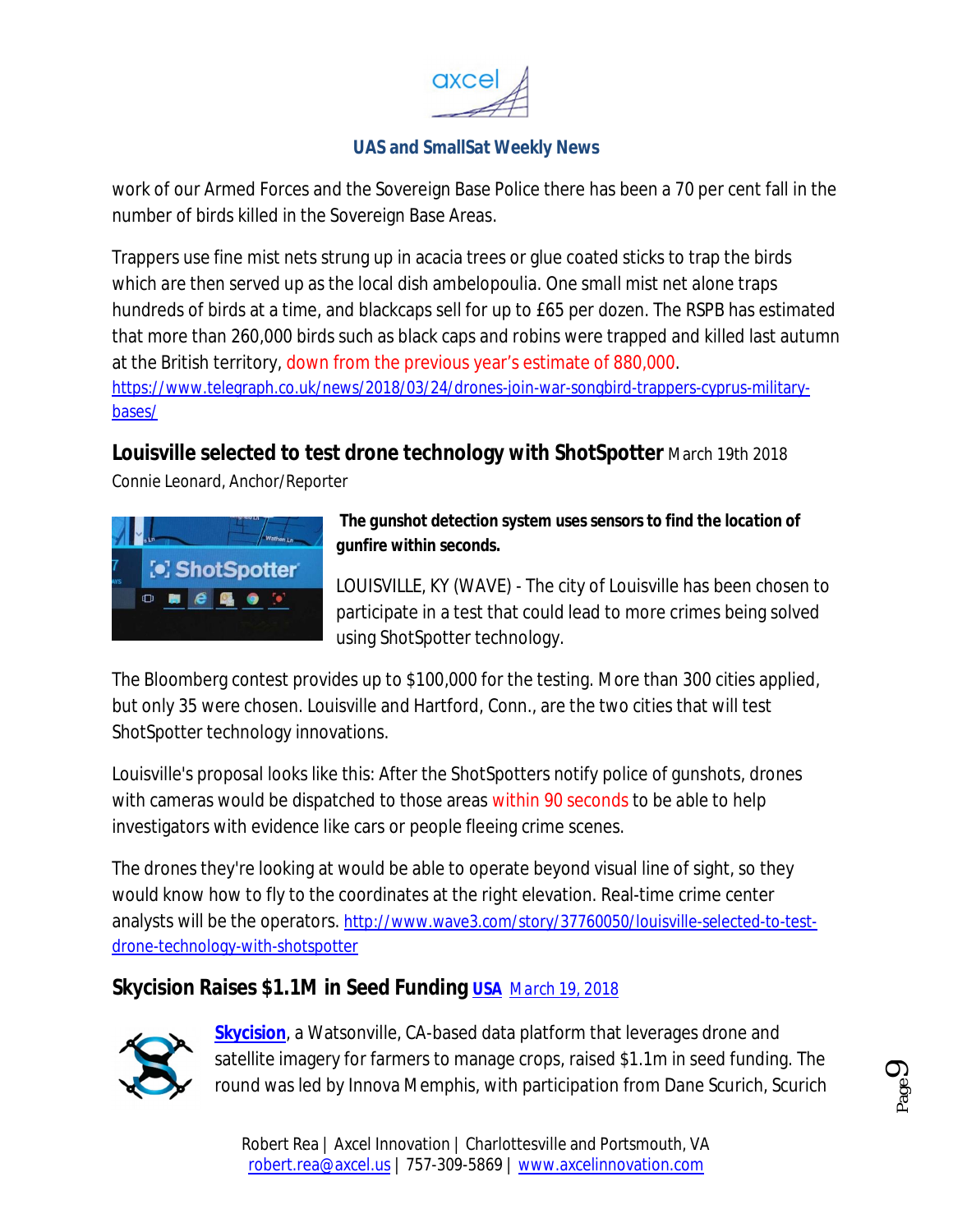

Berry Farms and Pete Nelson with AgLaunch. The company intends to use the funds to expand operations and develop its solution.

Founded in 2015 by CEO Brendan Carroll, Skycision provides a data platform that leverages drone and satellite imagery to give farmers crop stress detection and analysis to enhance their yield potential and reduce the risk of loss. http://www.finsmes.com/2018/03/skycision-raises-1-1min-seed-funding.html

# **Study: Half of Drone Flights To Be Autonomous by 2022 Mark Huber March 22, 2018**

More than half of global commercial UAS flights will be conducted autonomously by 2022, according to a new study released today by consulting firm Frost & Sullivan.

Frost & Sullivan sees North America as the leading market, followed closely by the Asia-Pacific region. "The UAS market is becoming an ecosystem focused on information and value-added services, where the drone is a tool acting as a cog in the big data machine," said Frost & Sullivan aerospace, defense, and security research director Michael Blades. "Success in this ecosystem will be achieved by companies that can safely, quickly, and inexpensively provide high-grade data/information for real-time decision making."

The study says fundamental transformations that will disrupt the status quo and create new opportunities for industry growth include a drop in demand for remote pilots to operate drones on site; new regulations, infrastructure, and public perception with regard to drone delivery; and the likelihood that, by 2022, the UAS will mimic the cellphone industry with few hardware providers and myriad open-source software and sensor providers that cater to specific applications. https://www.ainonline.com/aviation-news/business-aviation/2018-03-22/study-halfdrone-flights-be-autonomous-2022

#### **Self-flying drones may be the next emergency responders** Talia Kirkland | Fox News

"Swarm" drones, which can navigate on their own and coordinate with one another using sophisticated metric technology, could become the next fleet of emergency responders.

These devices can function as a rescue unit to investigate an active crime scene or natural disaster – capturing images and other data that could help law enforcement plan next steps from a safe distance, said Penn researcher and team member Giuseppe Loianno.



While many commercial drones rely on satellite signals and can only function outdoors, these drones use algorithms that allow them to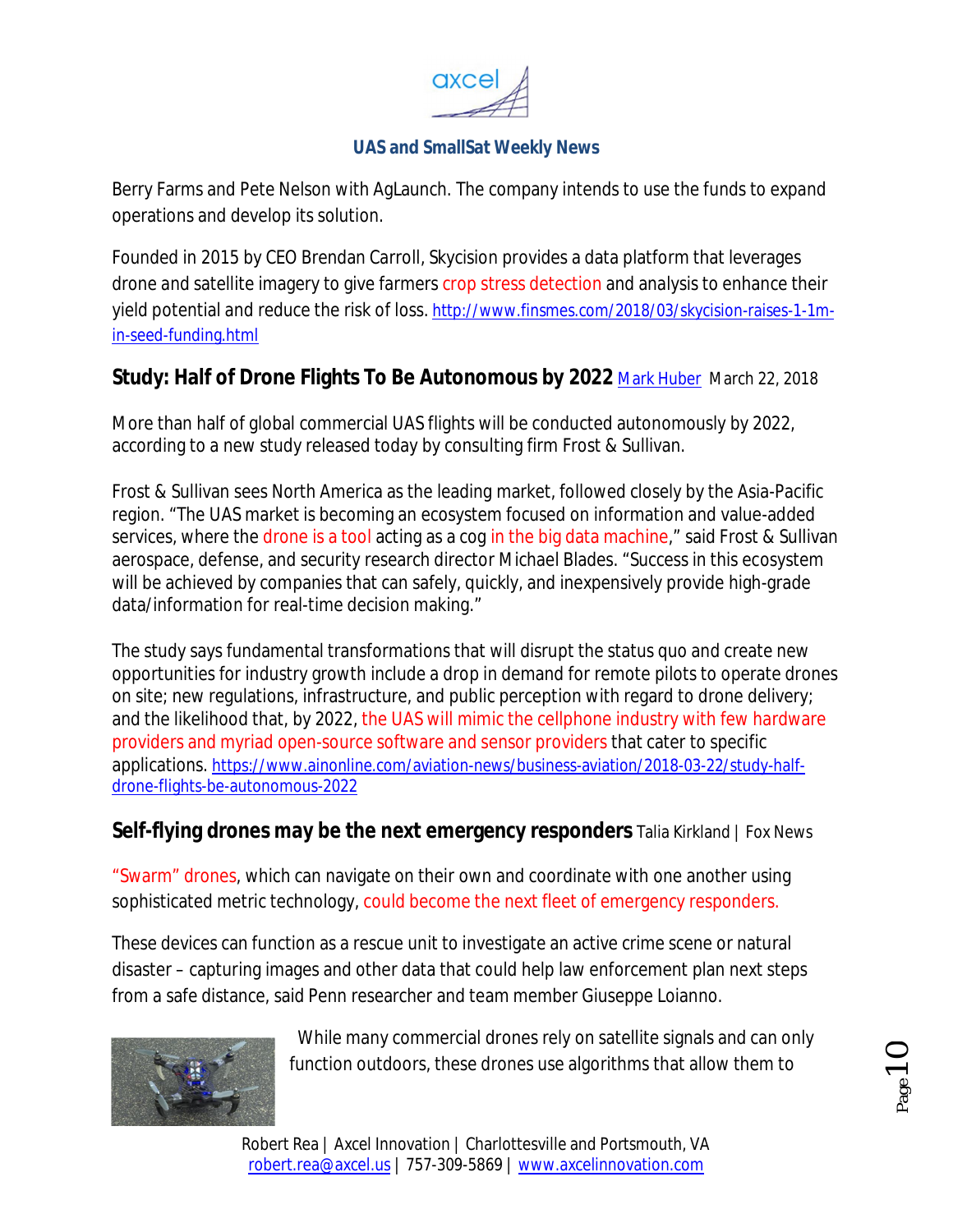

perceive their surroundings by means of onboard cameras and inertial measurement units.

"Smartphone" technology developed by Qualcomm is installed in each drone, allowing a GPS receiver to work when GPS-signals are unavailable, such as in tunnels, inside buildings, or when electronic interference is present.



*Swarm drones can communicate in groups as small as twelve to as large as one thousand (or more) without affecting the speed and functionality.* Loianno calls this research unprecedented. They are now testing 12 drones, but he said the swarm drones could soon cluster in

numbers much higher. http://www.foxnews.com/tech/2018/03/22/self-flying-drones-may-be-nextemergency-responders.html

# **In Ivory Coast, 'drone academy' offers youth the chance to soar** 2018-03-26



The aim for the Ivorian Electricity Company -- which is majority-owned by France's Eranove Group, a key provider of water and electricity in West Africa – is to train around 20 local pilots to inspect its high-voltage lines which criss-cross the country, stretching more than 25 000km.

"We have a lot of problems with vegetation, we need to clear it all the time and it's difficult because it's all across the whole country," explains

Benjamin Mathon, a pilot who is in charge of CIE's drone and youth training programme.

After overflying an area with a drone equipped with cameras and thermal and laser sensors, "we use artificial intelligence programmes which analyse the images for any defects, a rusty bolt on a pylon, a damaged cable," explains Mathon.

But the drone academy is not just serving the electricity sector: it is open to any business in West Africa which could benefit from the technology, from farming to mining, says Paul Ginies, director of the Centre for Electrical Professions, CIE's training division.

"I'm sure that young Africans are going to grab hold of this and surprise us by developing applications which we have not thought of. It's their generation." https://www.news24.com/Africa/News/in-ivory-coast-drone-academy-offers-youth-the-chance-to-soar-20180325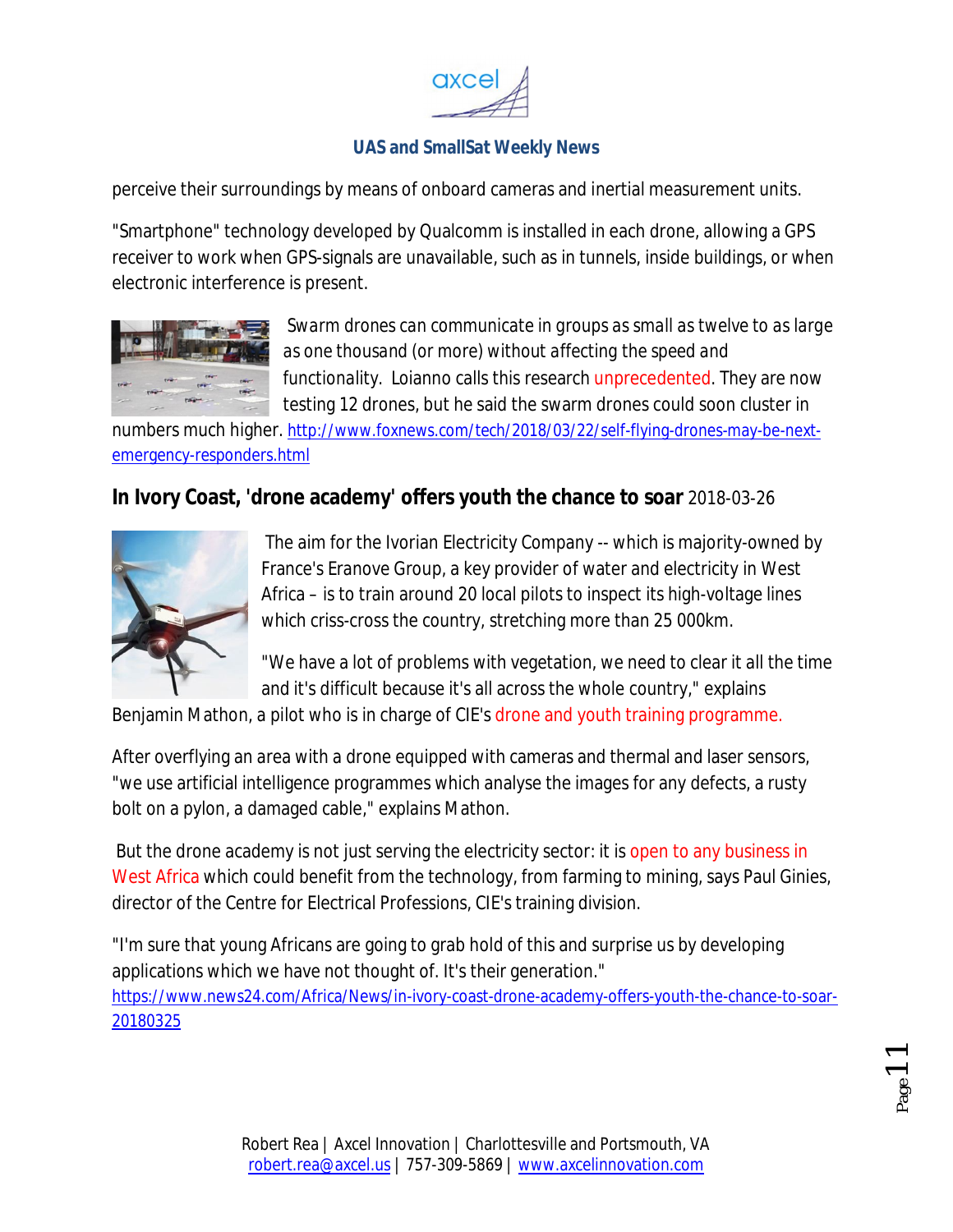

# **NASA UTM Program Completes TCL 3 Testing at the FAA-Designated Nevada UAS Test Site**



The Nevada Institute for Autonomous Systems, who manages the Nevada UAS Test Sites, and its NASA Unmanned Traffic Management partners flew multiple Unmanned Aerial Systems over a week-long testing period at the Nevada UAS Test Site at the Reno-Stead Airport. The testing focused on airspace

management technologies that will enable the safe integration of UAS into the NAS.

NASA provided a Flight Information Management System research platform that will serve as a prototype for the FAA to use to coordinate with Unmanned Service Supplier's operating throughout the nation. Research areas of emphasis during the testing included UAS ground control interfacing to locally manage operations, communication, navigation, surveillance, human factors, data exchange, network solutions, and BVLOS architecture.

On media day, a team from the Reno Fire Department simulated an incident with a victim experiencing severe blood loss and who needed an immediate transfusion. A multi-rotor UAS from Drone America was equipped with a container which held an actual packet of blood to be transported via drone. http://uasweekly.com/2018/03/26/nasa-utm-program-completes-tcl-3-testingat-the-faa-designated-nevada-uas-test-

site/?utm\_source=newsletter&utm\_medium=email&utm\_campaign=uasweekly\_newsletter\_2018\_03\_2 6&utm\_term=2018-03-26

#### **27Mar18**

**Golden drone company raises \$3.4 million** Ben Miller Mar 26, 2018



A Golden-based drone company — Juniper Unmanned — said it's raised \$3.4 million in a Series A preferred equity financing round. The company said the financing round was led by Chicago-based MARCorp Financial.

"Using high-quality imagery and data collected via unmanned aircraft systems, our experts conduct full-spectrum analysis

using statistical software so we can provide our customers timely and actionable data to improve the speed, cost-effectiveness, and safety of their operations," said Jeff Cozart, CEO, in a statement.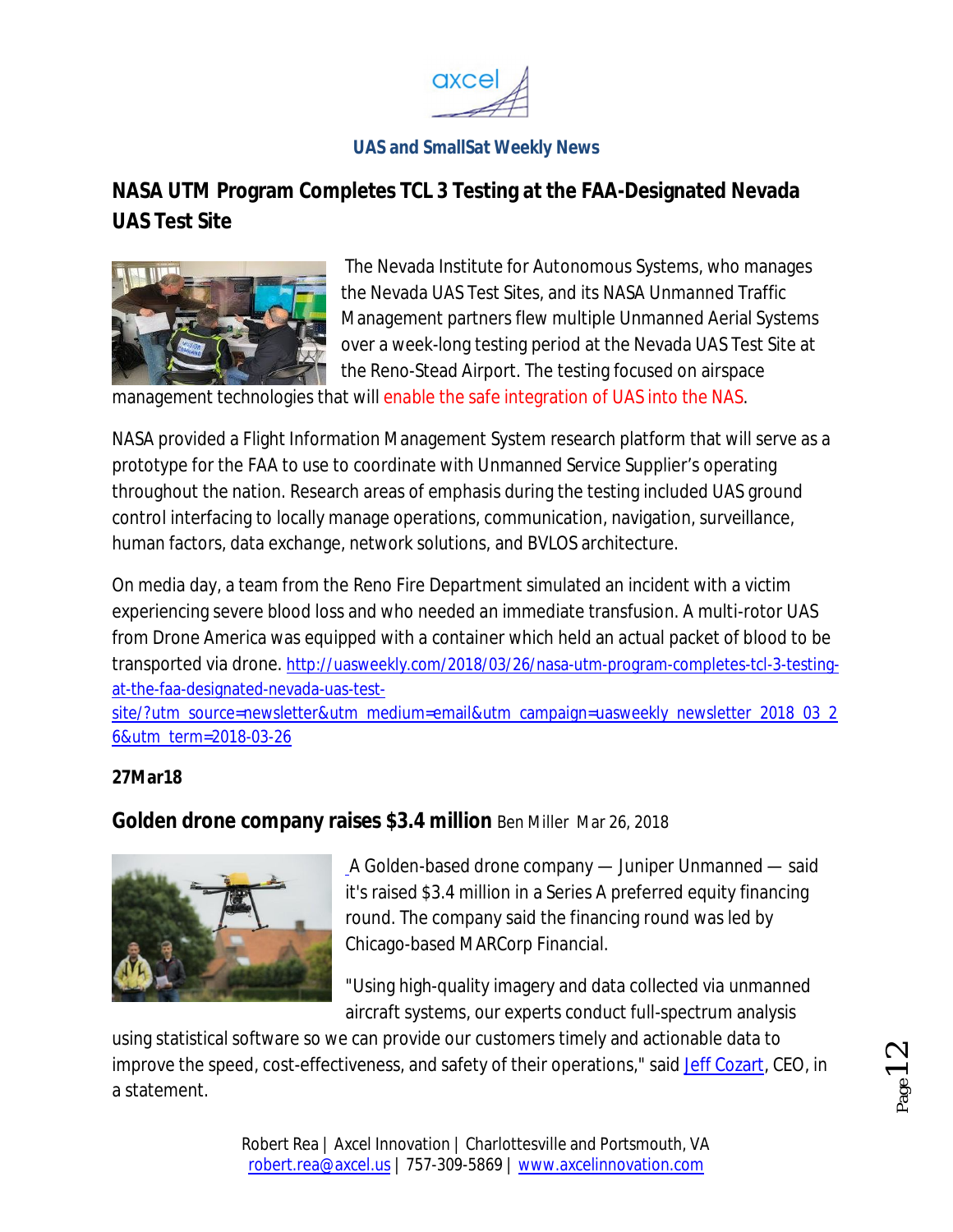

In November, Cozart, who's also an aviation lecturer at MSU-Denver, told the Denver Business Journal that "Juniper Unmanned has performed unmanned aircraft missions for engineering companies on six of the world's seven continents. His drones collect millions of data points and feed those back to the computers operating heavy machinery, which in turn react to the data." https://www.bizjournals.com/denver/news/2018/03/26/golden-drone-company-raises-3-4-million.html

**Boeing bets on Australian satellite company working to connect 'hundreds of millions' of IoT devices** Michael Sheetz | @thesheetztweetz



*Co-founder and CEO of Myriota Alex Grant with a nanosatellite frame.*

Boeing's venture capital arm invested outside the U.S. for the first time when it contributed to the latest funding round for Australian

satellite company Myriota, the start-up announced Monday.

The \$15 million round was led by Australian venture capital firms Blue Sky and Main Sequence, with Boeing HorizonX Ventures, Singapore-based Singtel Innov8 and Right Click Capital joining the fundraising.

Myriota is developing small low-cost, low-power transmitters that connect directly to satellites in orbit. The technology is described in a statement by Boeing HorizonX Vice President Steve Nordlund as a "solution that simultaneously connects hundreds of millions" of devices to satellites. "We identified a gap in the market and that was a need for Internet of Things connectivity," David Haley, Myriota's chief technology officer, told CNBC. https://www.cnbc.com/2018/03/26/boeing-invests-in-australian-satellite-start-up-myriota-series-a.html

**Company wants to train commercial drone pilots at NH airport** David Brooks | Mar 26, 2018

ArgenTech Solutions, a nine-year-old firm based in Newmarket with operations overseas, has received permission from the city council to rent out a portion of one hangar, both to house drones and to set up a training facility. It still needs permission from the Federal Aviation Administration to fly drones inside the airport's controlled airspace.

The company wants to house a training program at the airport for "professional pilots, military or commercial operators." Drones would be flown "an estimated six to eight days per month." The Airport Advisory Committee approved the idea, as did the Concord City Council.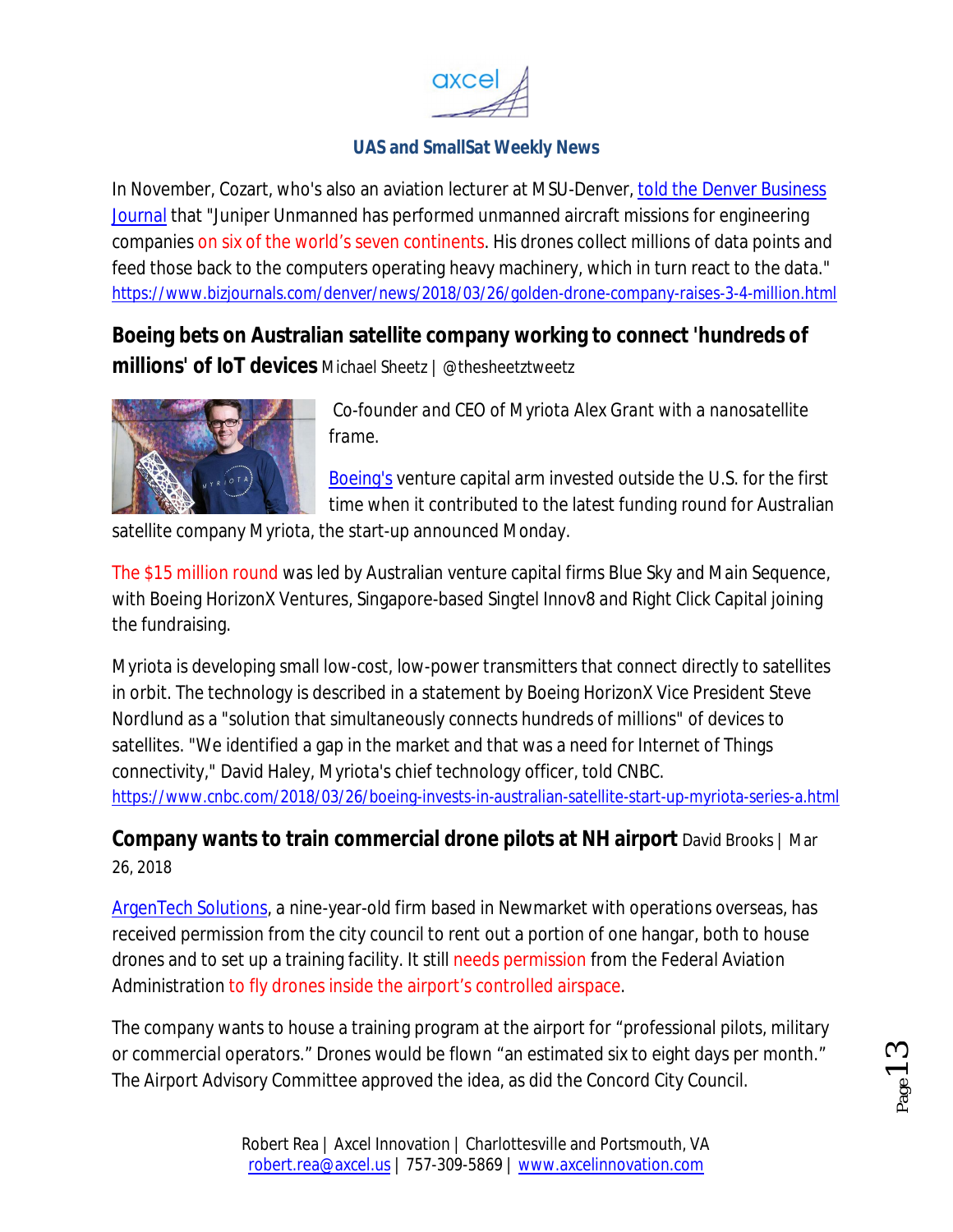

ArgenTech declined to give details of its plans beyond this statement: "We are in the development stages of a program that would provide commercial UAS services and professional training opportunities to public safety agencies, as well as companies interested in entering the UAS market. The focus of these services will be the safe integration of UAS into the National Airspace System and aeronautical training for UAS operators."

http://granitegeek.concordmonitor.com/2018/03/26/company-wants-to-train-commercial-drone-pilotsat-nh-airport/

# **Which Continent Will Lead the \$20 Billion Drone Market in 2018?** Miriam

McNabbon: March 26, 2018



A new drone market research report makes the largest and boldest prediction yet for the drone industry, which the report predicts will exceed \$50 billion in the next 7 years. Researchers expect that North America will lead the market this year.

"The North American region is estimated to lead the UAV market in 2018," say researchers. "The US and Canada are key countries considered for market analysis in this region. Increase in defense expenditures of the US and Canada and the presence of major UAV manufacturers in North America are key factors contributing to the growth of the UAV market in this region."

It can be difficult to gauge the accuracy of drone market forecasts, partly because the forecasts vary dramatically in what sectors or elements of the industry they measure. This report, produced by Research and Markets, measures the market for UAVs by segment. While comprehensive, it does not include the market in sensors, software, and platforms that also add to the economic potential of the industry.

While North America is named as the current leader, "The European and Latin American regions are expected to be the new revenue-generating markets for unmanned aerial vehicles," says the report. The report says that the military market will remain the largest segment in 2018, and that fixed-wing UAVs will take the top spot when measured by type. https://dronelife.com/2018/03/26/which-continent-will-lead-the-20-billion-drone-market-in-2018/

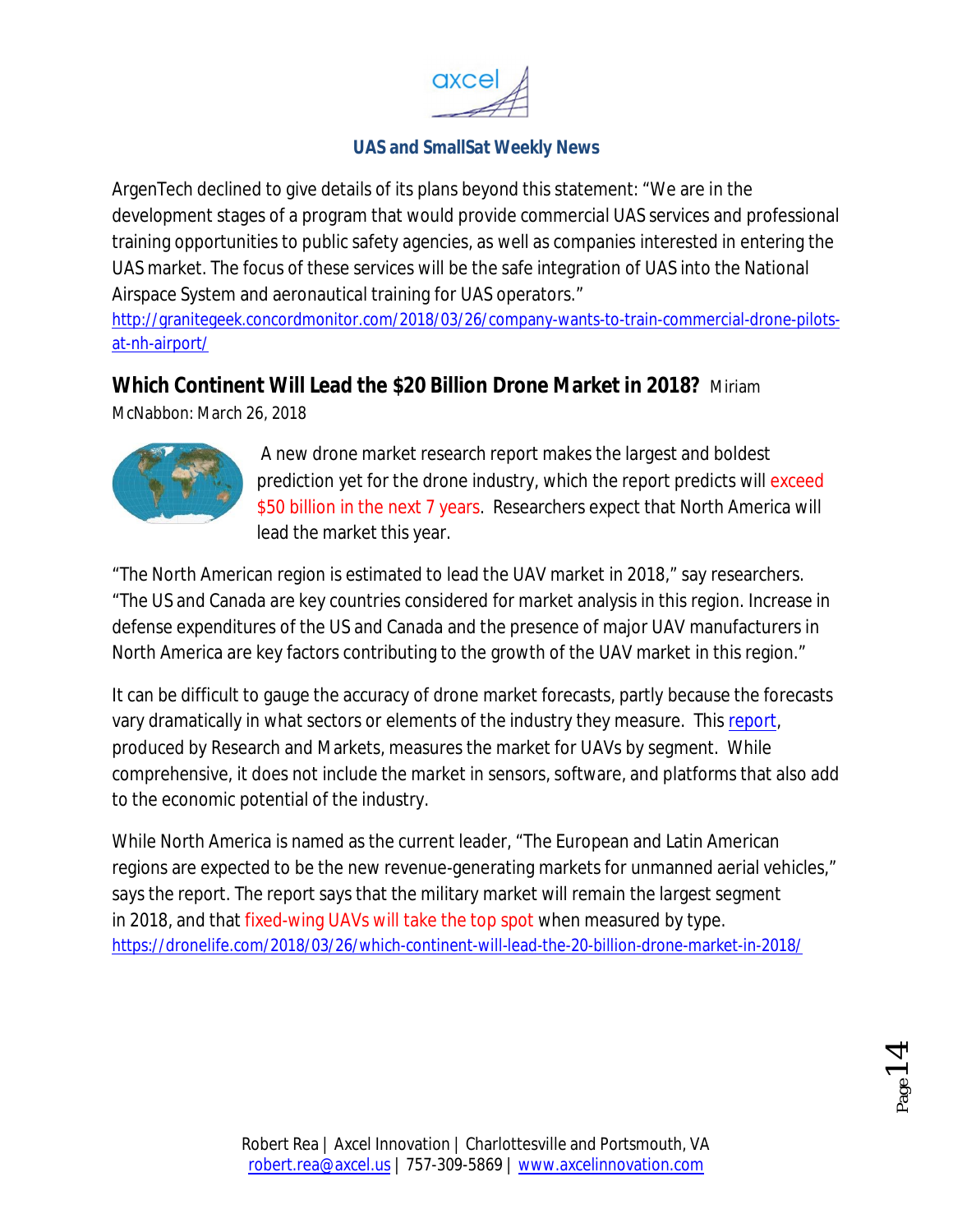

#### **28Mar18**

### **Lockheed Martin Unveils Drone Design** MARY GRADY



Lockheed Martin has released concept images of a refueling drone it's working on for a U.S. Navy competition. The MQ-25 "Stingray" design is under development at the company's Skunk Works, and will compete with entries from Boeing and General Atomics. The Navy wants the drone to be capable of carrying 14,000 pounds of fuel to refuel combat jets, with a range of 500 NM, and it must be able to operate from an aircraft carrier. The contract is due to be awarded in September. The Navy has said it plans to buy the first four drones in 2023 and start to operate them from aircraft carriers in 2026. Ultimately, the Navy will operate a fleet of 72 of the refueling drones. https://www.avweb.com/eletter/archives/101/3984 full.html?ET=avweb:e3984:2565185a:&st=email#230519

#### **NASA partners with Thales in push for drone airspace management** 27 MARCH,

2018 SOURCE: FLIGHTGLOBAL.COM DAN THISDELL LONDON

NASA has formally brought Thales on board in its effort to develop an unmanned air vehicle traffic management system that can be handed over to the US Federal Aviation Administration in 2019. Under this Space Act Agreement, Thales will collaborate with NASA to research, develop, test and evaluate low-altitude UAV airspace control for flights below 400ft.

Thales is already working with other NASA partners at the FAA's test site, at Griffiss International airport in Rome, New York. It is supporting the FAA's System Wide Information Management and Low Altitude Authorization and Notification Capability programmes.

Olivier Rea, head of UTM solutions at Thales, says the agreement gives the company access to the US market as a "full provider". Since such deals are typically signed with US companies, he adds: "It's a big step for us." https://www.flightglobal.com/news/articles/nasa-partners-with-thalesin-push-for-drone-airspace-447125/

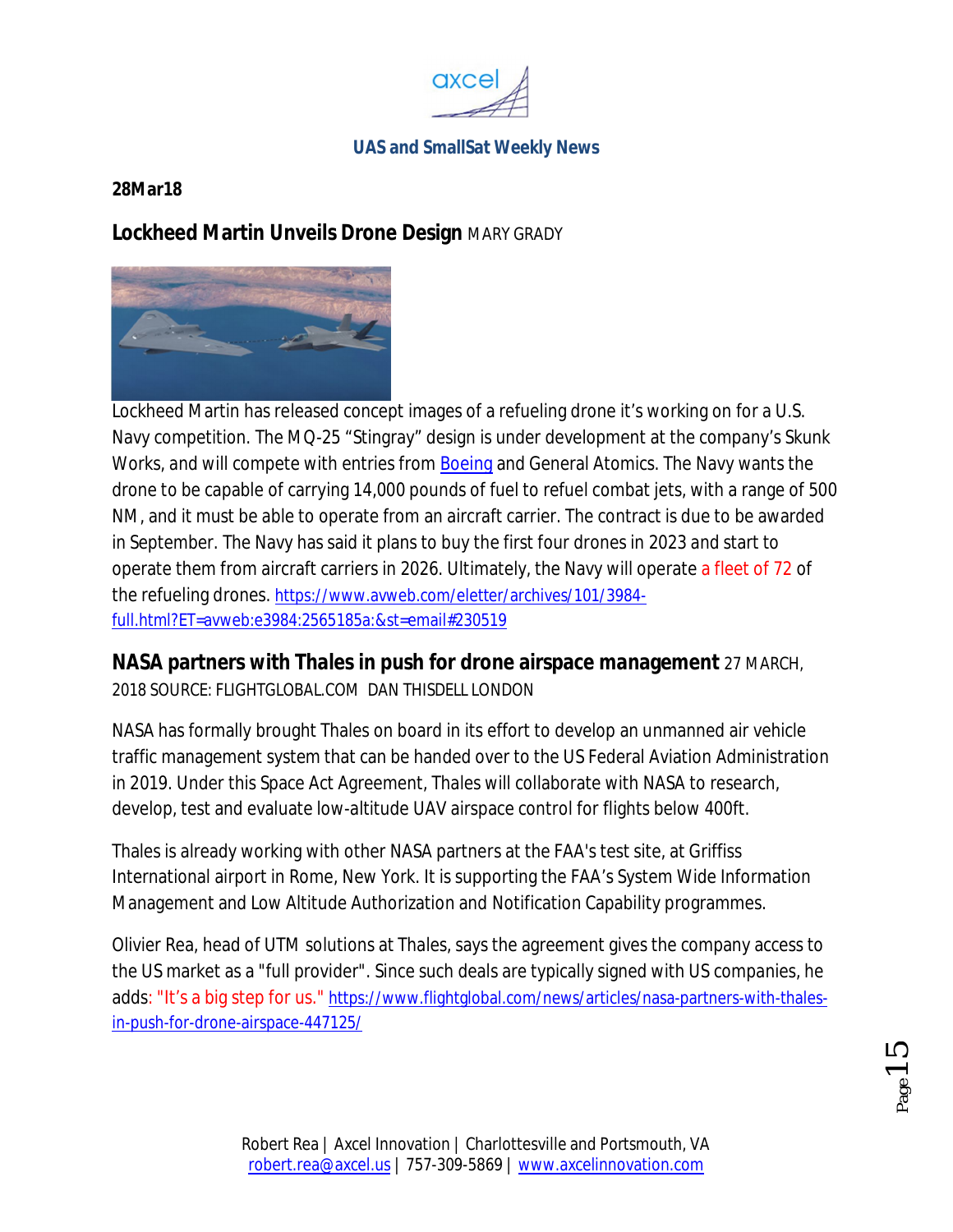

#### **Air New Zealand calls for drone legislation after near miss** 27 March 2018



Air New Zealand has called for tougher regulations on drone use after one came within just 5m (16ft) of a plane, narrowly avoiding a "serious incident".

The pilots of flight NZ92 from Tokyo spotted the drone as they

were coming in to land at Auckland airport on Sunday. The drone came so close that the crew initially feared it would get sucked into the engine, said Air NZ. "The pilots spotted the drone at a point in the descent where it was not possible to take evasive action."



The incident is the second example of reckless drone use this month. Flight operations at Auckland airport were halted for 30 minutes on 6 March after a pilot reported a drone within controlled airspace. http://www.bbc.com/news/world-asia-43551373

# **Catapult Forum and Expo**

The Virginia Beach Department of Economic Development and the Office of Naval Research are sponsoring a two-day conference at the Sandler Center June 5-6, 2018. "Regional technology capabilities, emerging solutions and regional capacity will be showcased to Naval leaders." More information is at http://www.catapultus.com/

**Raytheon Develops Unmanned Vehicle Swarm Technology** 27 Mar 2018 | Caroline Rees



Raytheon's BBN Technologies has announced that, under DARPA's Offensive Swarm-Enabled Tactics program, it is developing technology to direct and control swarms of small, autonomous air and ground vehicles.

"Operators use speech or gestures to control the swarm. This is a tremendous advantage during operations," said Shane Clark, Ph.D. and principal investigator on the program. "The system provides sensor feeds and mission status indicators for complete situational awareness."

DARPA is inviting additional organizations to participate in OFFSET as "sprinters" through an open Broad Agency Announcement. Sprinters can create their own novel swarm tactics and the

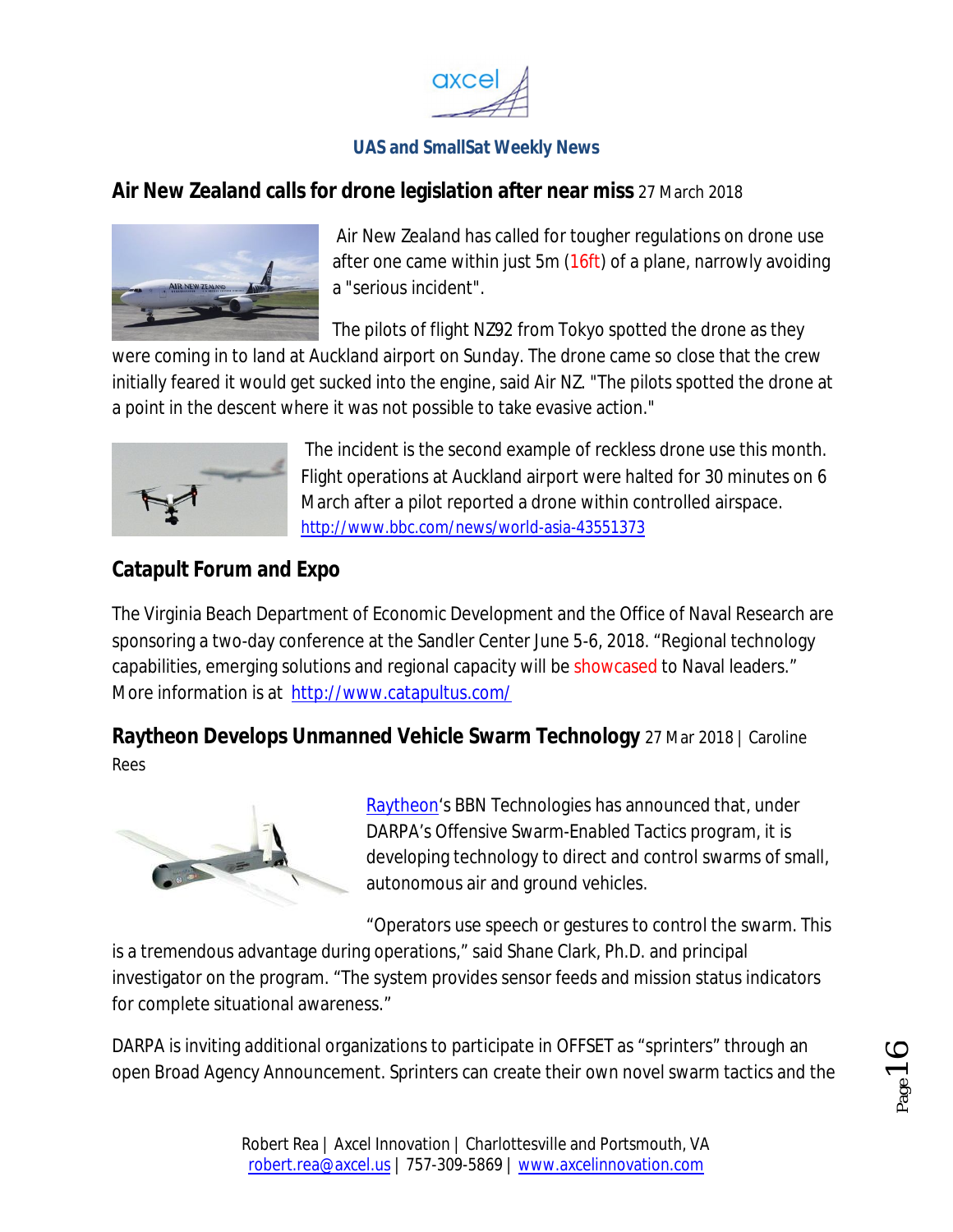

Raytheon BBN team will work with them to evaluate the tactics in simulation, and possibly field them for live trials.

In 2016, Raytheon, as part of the Office of Naval Research LOCUST program, conducted demonstrations that successfully netted together 30 Coyote UAVs in a swarm. http://www.unmannedsystemstechnology.com/2018/03/raytheon-develops-unmanned-vehicle-swarmtechnology/?utm\_source=Unmanned+Systems+Technology+Newsletter&utm\_campaign=631407e157 eBrief\_2018\_Mar\_27&utm\_medium=email&utm\_term=0\_6fc3c01e8d-631407e157-111778317

#### **29Mar18**

**University of Michigan's outdoor drone lab takes flight** Mike Householder | AP March 28



*Matthew Romano, 1st year PhD Robotics student flies his drone inside the new M-Air netted autonomous aerial vehicle outdoor lab at the University of Michigan on Wednesday, March 28, 2018, in Ann Arbor, Mich. The facility can test drones in just about any kind of weather. (Clarence Tabb Jr./Detroit News via AP)*

ANN ARBOR, Mich. — Researchers hosted a "demo day" on Wednesday, showing off the \$800,000 four-story netted complex that's known as "M-Air."

The 50-foot-high, 9,600-square-foot facility "allows the students to come out and fly anything that fits in the net," said aerospace engineering professor Ella Atkins.

Just three weeks old, M-Air features a pavilion with room for up to 25 people. Adjustable lighting will make M-Air usable in the evening. And, as Michigan Robotics director Jessy Grizzle points out, "We'll be able to test drones in the wind and the rain and the snow and the sleet and the hail and the gloomy night."

Outdoor drone flights on the campus are required to go through a formal university approval process due to safety concerns about interference with hospital helicopters and other aircraft. But flights inside the M-Air space are considered indoors and don't require that level of approval. https://www.washingtonpost.com/national/higher-education/university-of-michigansoutdoor-drone-lab-takes-flight/2018/03/28/fe753056-32c0-11e8-b6bd-0084a1666987\_story.html?utm\_term=.fdf953050c3f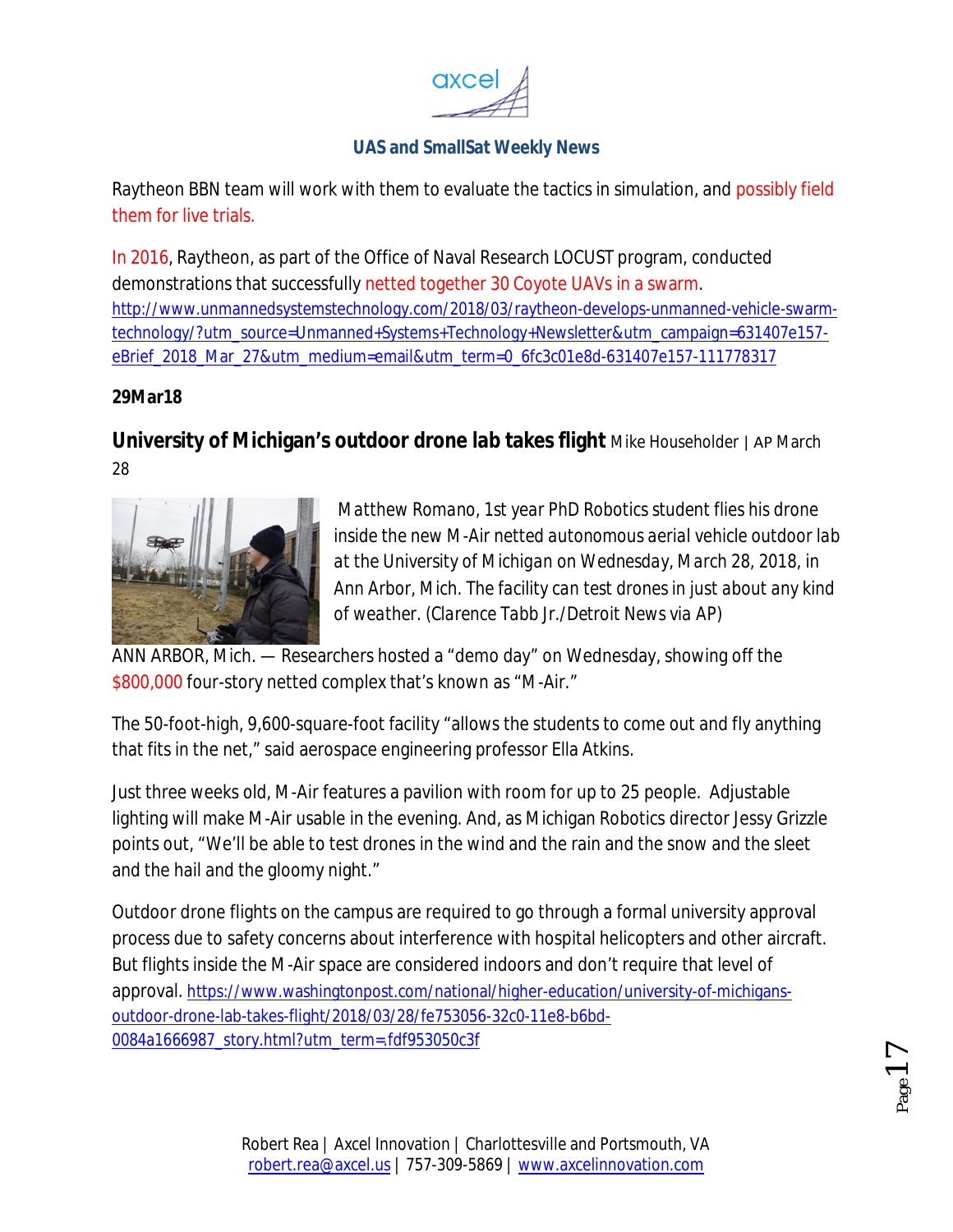

# **Satellite Images Aided the Discovery of an Ancient Civilization Buried in the**

**Amazon** LAIGNEE BARRON March 28, 2018

Parts of the Amazon rainforest that were long believed to be almost uninhabited were actually home to a thriving, ancient civilization buried for centuries by jungle growth, according to a new discovery by archaeologists.

Today, remains dotting the fringes of the southern Amazon rim resemble little more than sporadic mounds sometimes encompassed by a shallow ditch. But analysis of satellite images and drone footage has revealed an extensive, pre-Colombian settlement dating back to 1250– 1500 A.D.

To verify their findings, the team visited 24 field sites. Underneath the flora, they found pottery shards, charcoal and other fragments of a forgotten society. The study predicts hundreds more still-undiscovered sites may lie in the remote region.

The findings have upended assumptions about the inhabitance of the Amazon, including estimates that only 2 million people populated the entire basin, clustered mainly along the waterways. "Our research shows we need to re-evaluate the history of the Amazon," de Souza said in a statement. http://time.com/5218270/amazonian-civilization-discovered-mato-grosso/

**Australian Police Down Rogue Drone at Gold Coast Games**Jason Reagan March 27, 2018

A major Australian counter-drone company has announced a win in the war against rogue drone flights after police used an anti-UAS "gun" to down an errant flight over a major sporting event.



The Queensland Police Service used DroneShield's DroneGun during the recent XXI Commonwealth Games in Brisbane to neutralize a quadcopter breaching an aerial exclusion zone.

DroneGun discharges radio signals that can take control of a rogue drone, bringing the UAV to the gun user and disabling video capabilities.

The Gold Coast 2018 Commonwealth Games welcomes more than 6,600 athletes and team officials from 71 Commonwealth nations and territories to the Gold Coast and event cities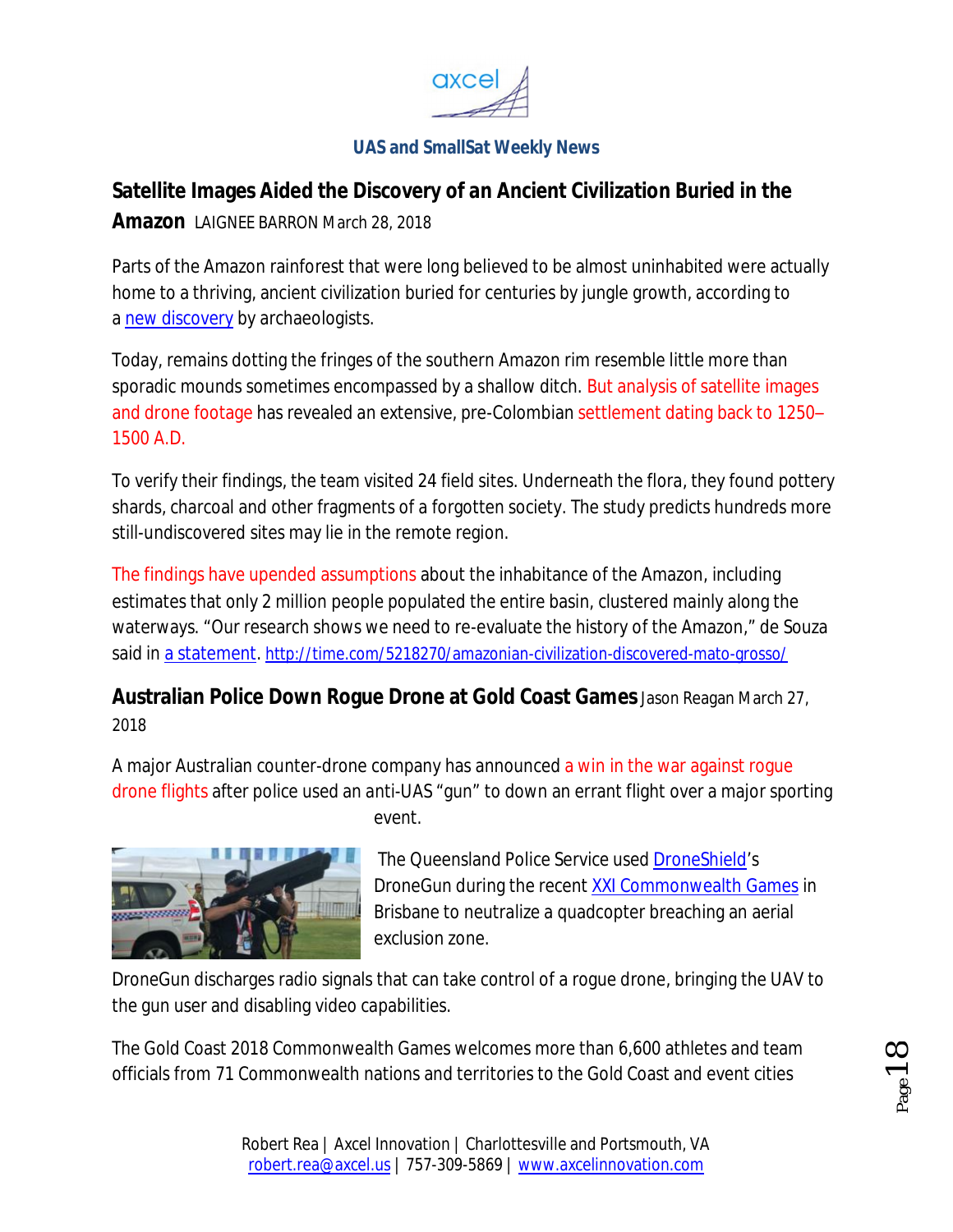

Brisbane, Cairns and Townsville. https://dronelife.com/2018/03/27/australian-police-rogue-dronegold-coast-games/

# **Drones Helping Uncover Zinc Deposits in Canadian Mining District** Betsy Lillian

March 28, 2018



Callinex Mines Inc. has completed a 450 line-kilometer drone survey, providing high-resolution data over the mineral resources at the company's Nash Creek Project within the Bathurst Mining District of New Brunswick.

According to the Vancouver, British Columbia-based company,

the Nash Creek deposit is related to structurally controlled, near-vertical faults that channeled fluids before dispersing laterally as flat-lying stratabound zinc-lead-silver mineralization. The drone magnetic survey was completed to help identify and delineate these near-vertical faults.

The Nash Creek Project covers several high-grade zinc occurrences over a 20-kilometerlong (approximately 12.4-mile-long) trend. This highly prospective land package, which has had very little exploration work completed, represents an opportunity for Callinex to discover additional zinc-rich deposits. The implementation of modern geophysical techniques, including drone magnetic, LIDAR and induced polarization surveys, along with conventional prospecting and soil sampling methods, will assist in identifying the most prospective areas for new discoveries, according to Callinex. https://unmanned-aerial.com/drones-helping-uncover-zincdeposits-in-canadian-mining-district?utm\_medium=email&utm\_source=LNH+03-29- 2018&utm\_campaign=UAO+Latest+News+Headlines

#### **30Mar18**

#### **AeroVironment upgrades Puma 3 UAS for challenging environments** 29 MARCH 2018



US-based aircraft technology company AeroVironment has upgraded the Puma 3 unmanned aircraft system to be operational in more challenging radio frequency environments.

The airframe of the unmanned aircraft has been modified to support the operation of its i45 electro-optical / infrared sensor suite with signals intelligence payloads in harsh environments. It is also equipped with AeroVironment's latest digital data link with security upgrades that would enable the UAS to perform in challenging RF environments.